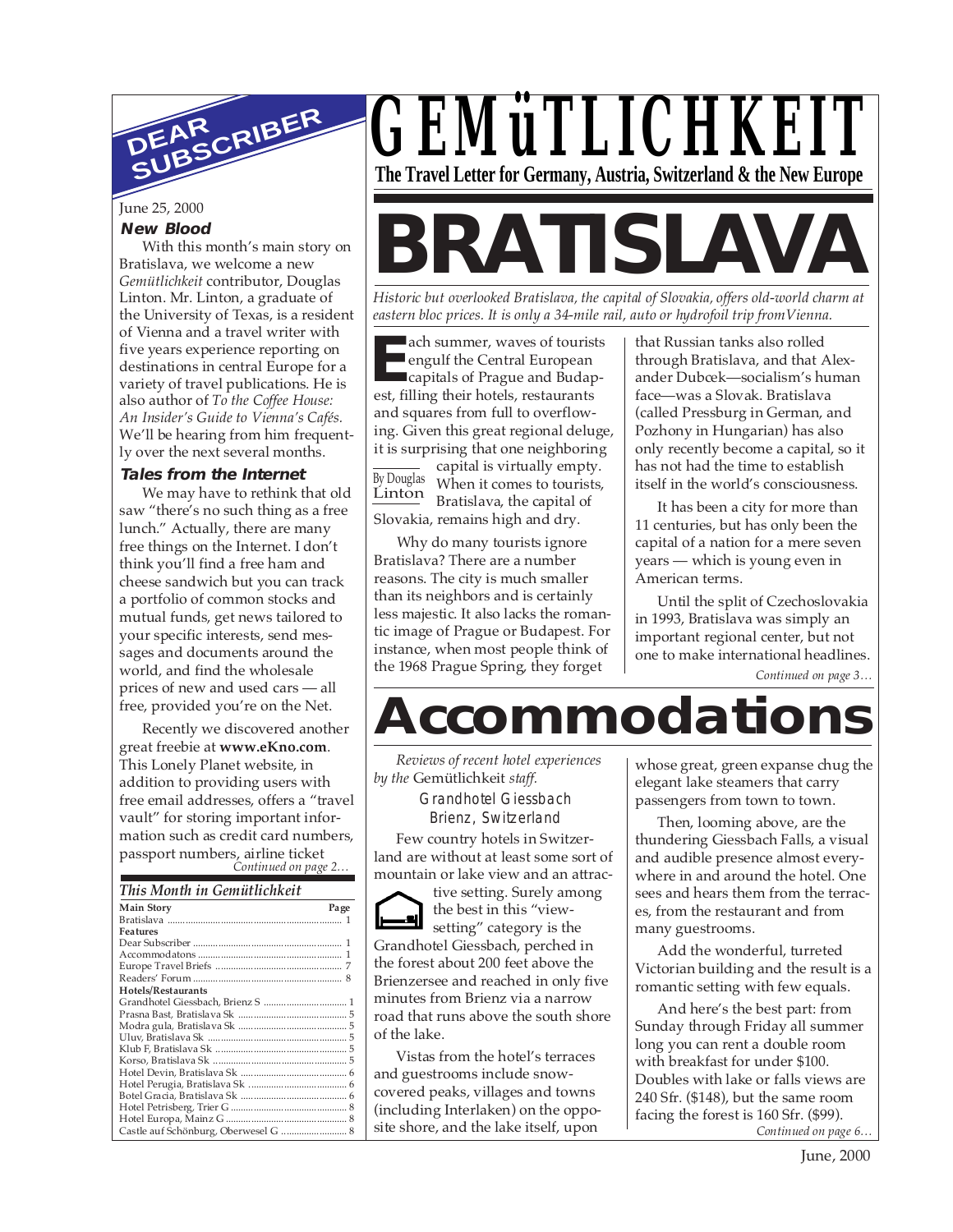#### *DEAR SUBSCRIBER Continued from page 1*

numbers, traveler's check numbers, PIN numbers, bank account info, key phone numbers and addresses, medical prescriptions, eyeglasses prescriptions, and so on. Lonely Planet claims eKno's four-level encryption provides 100% security.

Your data is available via the Internet from anywhere in the world, or you can retrieve it by dialing special Lonely Planet phone numbers from 51 countries, or have it sent to you via fax. (Download or print the list of local LP phone numbers from the website).

eKno also offers a low-cost international phone card as well as free voicemail service. You can access *both* voicemail and email messages on the web or via telephone, using the special phone numbers.

Like the email service, the travel vault is free; just register and store your information.

#### **Bad Site, Good Site**

As those who prowl the Internet know, there are a number of sites where one can register to get regular travel information free via email. Among the dozen or so I receive are from: **www.lifeminders.com**, **www.onetravel.com** and **www.travelocity.com**. Being free, they are heavy on "special offers" and a little light on content (the exception is **www.smarterliving.com** which offers solid travel advice from some pros who know the business).

In the content category, one of them recently ran a story about getting the best deal on hotel rooms. It recommended the **Hotel Reservation Network**

(**www.hotelreservationnetwork.com**) which touts itself as the leading hotel discounter on the web.

I immediately put the site to the test and asked to be shown all the Berlin hotels in its database. A grand total of six were found. I selected the **Berlin Crowne Plaza** and asked for the price of a double room for two nights. The answer came back quickly, \$170 per night.

I then headed my browser to **www.gemut.com** where I clicked on the **Hotelguide** icon. When the search option appeared I typed in the word "Berlin" and was shown a list of 276 hotels. In order to compare the two sites, I chose the same Berlin Crowne Plaza Hotel. Though the rack rate for a double room ranges from 340 to 450 DM (\$164-\$217) I was presented with a huge list of rate options, the lowest being \$120 for a nonsmoking "King Leisure" room, provided I was an AAA member. The corporate rate was \$124.

I tried another test. Three times this year we have stayed at the **Seattle Westin Hotel** in the center of downtown. Each time I booked via **priceline.com** and each time paid \$79 per night for a large double room. The best

hotelreservationnetwork.com could do was a weekend rate of \$209.95 per night. Hotelguide.com came up with

\$191, not nearly as good at Priceline, but still almost \$20 a night better than Hotel Reservation Network.

Until a better one comes along, the place to book hotels online is www.gemut.com, click the hotelguide icon.

#### **Europe's "Air Pass"**

We get many inquiries about cheap flights within Europe. Unfortunately, the continent has no counterpart to **Southwest Airlines** and paying \$400 for a one-way flight of an hour's duration is common.

 There is, however, **Europe by Air** (www.europebyair.com, tel. 888- 387-2479); a company that has brought together about 15 small airlines and sells flights between 130 European cities for \$99 each — kind of a Eurailpass of the air. Sounds great when you compare that \$99 price, say, with the first class rail fare of over \$300 (second class \$200+) to go from Berlin to Zürich.

There's a slight catch, however. First, you must buy at least three legs at \$99 each, and the only way

#### *Continued on page 8…*

#### **Notes for Readers**

• Foreign currency prices are converted to U.S. dollars at the exchange rate in effect at the time of publication.

• Hotel prices listed are for one night. Discounts are often available for longer stays.

• All hotel prices include breakfast unless otherwise noted.

• Local European telephone area codes carry the "0" required for in-country dialing. To phone establishments from outside the country, such as from the USA, do not dial the first "0".

**Restaurant Criteria**

### Vol. 14, No. 6. C. F. M **ii. T. J. I. C. H. K. F. F. T. H. HOTEL RESTAURANT RATING KEY** bl. 14, No. 6  $GEMWITLICHKET$ <br>June, 2000  $R_{\text{The Travel Left for Germany, Australia, Switzerland & the New Europe}}$  Rating Scale Scale

|                                                                                                                                                                                                                                                                                                                                                                                                                                       | The Travel Letter for Germany, Austria, Switzerland & the New Europe                                           |  |  |
|---------------------------------------------------------------------------------------------------------------------------------------------------------------------------------------------------------------------------------------------------------------------------------------------------------------------------------------------------------------------------------------------------------------------------------------|----------------------------------------------------------------------------------------------------------------|--|--|
| Publishers:<br>Editor:<br>Contributors:                                                                                                                                                                                                                                                                                                                                                                                               | Robert H. & Elizabeth S. Bestor<br>Robert H. Bestor<br>C. Fischer, R. Holliday,<br>Nikki Goth Itoi, Nick Selby |  |  |
| Web Master:<br><b>Consulting Editor:</b><br><b>Subscription Dept:</b>                                                                                                                                                                                                                                                                                                                                                                 | Paul T. Merschdorf<br>Thomas P. Bestor<br>Andy Bestor, K. Steffans                                             |  |  |
| Gemütlichkeit (ISSN 10431756) is published monthly by UpCountry Publish-<br>ing, 288 Ridge Road, Ashland OR 97520. TOLL FREE: 1-800/521-6722 or 541/<br>488-8462, fax: 541/488-8468, e-mail gemut@mind.net. Web site:<br>www.gemut.com. Subscriptions are \$67 per year for 12 issues. While every<br>effort is made to provide correct information in this publication, the publishers<br>can make no quarantees regarding accuracy. |                                                                                                                |  |  |
|                                                                                                                                                                                                                                                                                                                                                                                                                                       | <b>POSTMASTER: SEND ADDRESS CHANGES TO:</b><br>Gemütlichkeit, 288 Ridge Road., Ashland OR 97520                |  |  |

| Excellent                    | $16 - 20$  | Food                     | 65%                   |
|------------------------------|------------|--------------------------|-----------------------|
| Above Average                | $12 - 15$  | Service                  | 20%                   |
| Average                      | $8 - 11$   | Atmosphere               | 15%                   |
| Adequate                     | $4 - 7$    |                          |                       |
| Unacceptable                 | - 3<br>0 - |                          |                       |
| <b>Hotel Rating Criteria</b> |            | <b>Value Rating</b>      | <b>Scale</b>          |
| People/Service               | 30%        | <b>Outstanding Value</b> | $17 - 20$             |
| Location/Setting             | 15%        | Very Good Value          | $12 - 16$             |
| Guestrooms                   | 30%        | Average Value            | $9 - 11$              |
| Public rooms                 | 5%         | Below Average Value      | 5 -<br>- 8            |
| Facilities/Restaurant        | 20%        | A Rip-Off                | 0 -<br>$\overline{4}$ |
|                              |            |                          |                       |

#### **Special © Designation**

By virtue of location, decor, charm, warmth of management, or combination thereof, an especially pleasant establishment.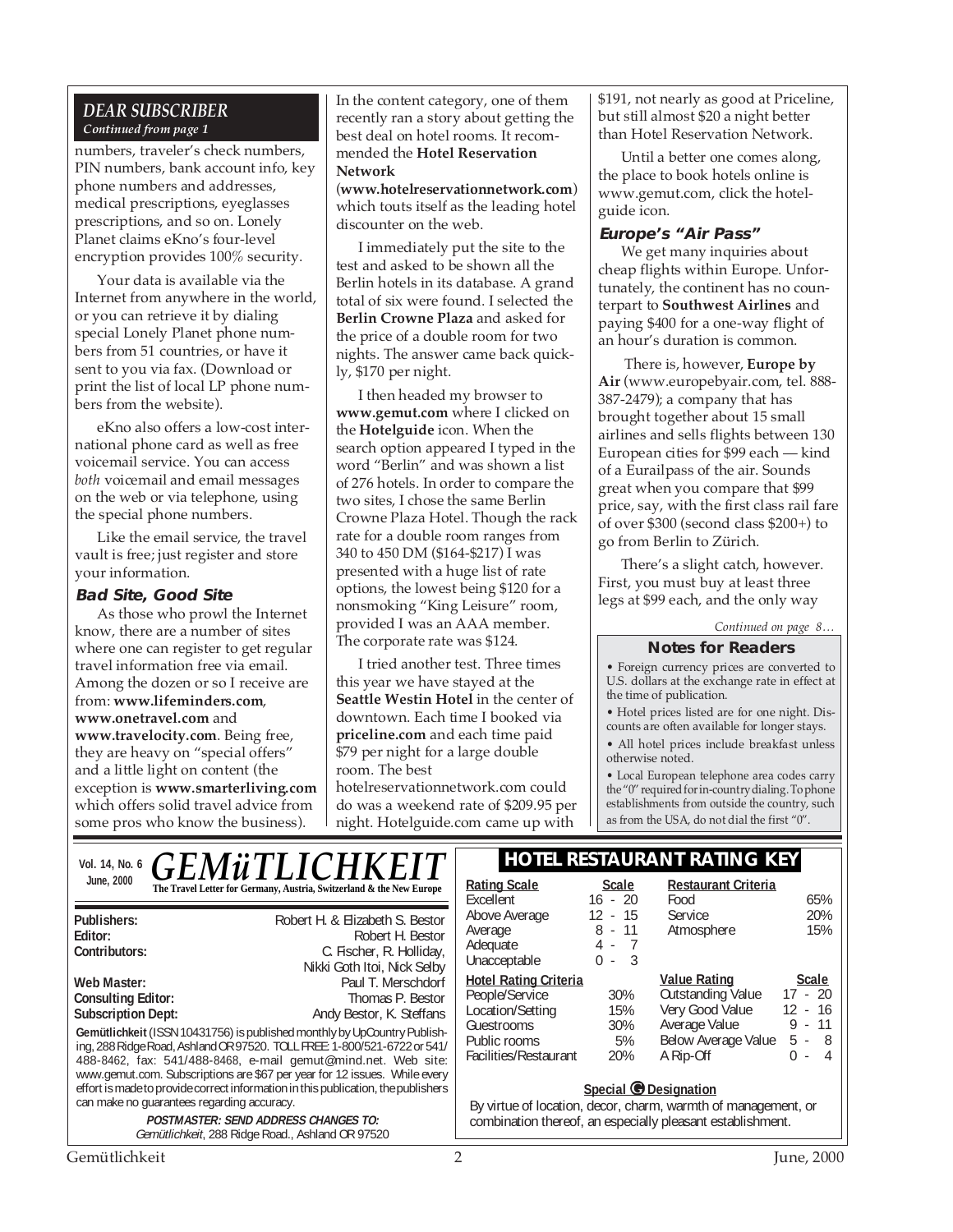#### *BRATISLAVA Continued from page 1*

The town, however, is certainly worth visiting for a day or two.

It has an attractive setting on a cluster of hills—the last spurs of the Little Carpathians—overlooking the Danube River, called *Dunja* in Slovak. The city also has an illustrious history. The short -lived, but influential, Great Moravian Empire (833- 907) was centered here and was home to the missionaries Cyril and Methodius, who developed and spread the Cyrillic alphabet.

Much later, during the Turkish occupation of Hungary (1541-1686), Bratislava served as the capital of Hungary, which the Hapsburgs continued up until 1784.

Eleven kings and seven queens had their coronations in the city's **St. Martin's Cathedral** (that is why the spire has a golden crown on top). Empress Maria Theresa had a special love for the city. She was crowned here in 1740 and frequently held court in the castle, inviting Mozart and Haydn to play for her guests.

In 1805, a darker moment in Hapsburg history took place at the city's **Primate's Palace**, when Napoleon forced the Hapsburgs to sign the Treaty of Pressburg after routing them and the Russians at Austerlitz.

Of course, there is more than just history; there is also a present. Since the end of Czechoslovakia in 1993, Bratislava has spent much time and money rejuvenating the old town. Today, tiny one- and two-story Baroque palaces and homes glow with fresh paint and a new purpose, hosting either street cafes or interesting little shops. On the whole, this revival is not being done for tourists, but for Slovaks, to give them a capital they can be proud of. For a visitor, it is a wonderful experience to join in with the local people as they discover their new capital as if for the first time.

#### **Getting There**

From Vienna, there are a number of ways to reach Bratislava. Possibly the most romantic is by the hydrofoil

#### **Bratislava Info**

**Population:** 456,000

**Altitude:** 689 feet

#### **Distance From:**

Vienna 55 km/34 miles Budapest 250 km/156 miles Prague 320 km/200 miles

**Transportation**: Although old and overburdened, Bratislava's public transportation system is still an easy and convenient way to get around.

The most important lines for visitors are Bus #90 (which connects the international train station to the old town) and Tram #1 (which runs from the main train station to the old town). Tickets are 12 SK (27 cents) for a 30 minute journey. Day passes come in intervals of one (60 SK, \$1.40), two (110 SK, \$2.56), three (135 SK, \$3.14) and seven (200 SK, \$4.65) days.

Taxi drivers are certainly more trustworthy than their evil colleagues in Prague, but if you want to be on the safe side, agree upon a general price before getting in and make sure that the meter is running.

**Tourist Information:** Bratislava Information Service, Klobucnicka ulica 2, tel. +421/07/54434325. Located in the old town near Hlvane namestie, BIS acts as the city's tourist information office, selling maps, dispensing advice and arranging guided tours of the city (2 hours 1500 SK (\$35), 3 hours 2000 SK (\$47).

that plies the waters between the two cities (for information call **DDSG Blue Danube** at +43/01/588-800 in Austria, or +421/07/363-522 in Slovakia). Being a landlubber, I have to admit that I have never taken this route, though from all accounts it is a very scenic journey. The majority of visitors get there by train or car. Each offers its own pleasures.

Only a few years ago, the train ride to Bratislava still had a few features evocative of the Cold War, especially if you rode in one of the old Slovak passenger cars. My memories of these one-hour journeys are of the cheap vinyl seats, the drab plastic wood grain walls and the endless checking of documents by officials in ill-fitting green suits.

Today, however, the train is newer and faster, but, surprisingly, takes longer. This is because the mighty express whips along until it reaches Bratislava's new international train terminal just across the river from the city in the suburb of Petrzalka and, once there, sits for about half an hour while the engine is changed to a slower one that can ride on the Slovak rail system. Then, the train makes the final 10-minute journey to the main rail station. From there, you can catch tram #1, which will take you to Rybne Square (or *Rybne Namestie* in Slovak) in front of the **Hotel Danube**.

Impatient travelers who don't want to wait for the changing of the engines can get off at Petrzalka rail station, go through passport controls (a brief formality for most Americans), and then catch one of the buses in front of the station. Bus #90 will take you across the river and drop you off beneath the New Bridge near Rybne Namestie in the old town.

This bus ride immediately reveals the best and worst of the city. The worst is the suburb of Petrzalka, a flat expanse of decaying apartment buildings, each one looking like the other. All Eastern bloc cities have such buildings. An optimist might say that Bratislava is fortunate that the majority of its high-rises are located all in one place, rather than scattering their ugliness throughout the city.

Closer to the river, you will see the best, most dramatic view of the city; an amphitheater of green mountain spurs spread out across the Danube. On top of one, set right on the river, is Bratislava's castle, a boxy 13<sup>th</sup>-century fortress that some say looks like a table turned upside down. The high stone walls are the color of sand and each corner is crowned by a pointed red turret dating from the  $18<sup>th</sup>$ -century. In front, spanning the river, is the New Bridge (*Novy Most*), a gray space-age structure topped with an 80-meter observation tower that looks like an alien lander. One of the city's main roads runs across the bridge and unnecessarily splits the castle hill from the lovely old town below.

*Continued on page 4…* Anyone driving from Vienna to Bratislava gets a similar view, but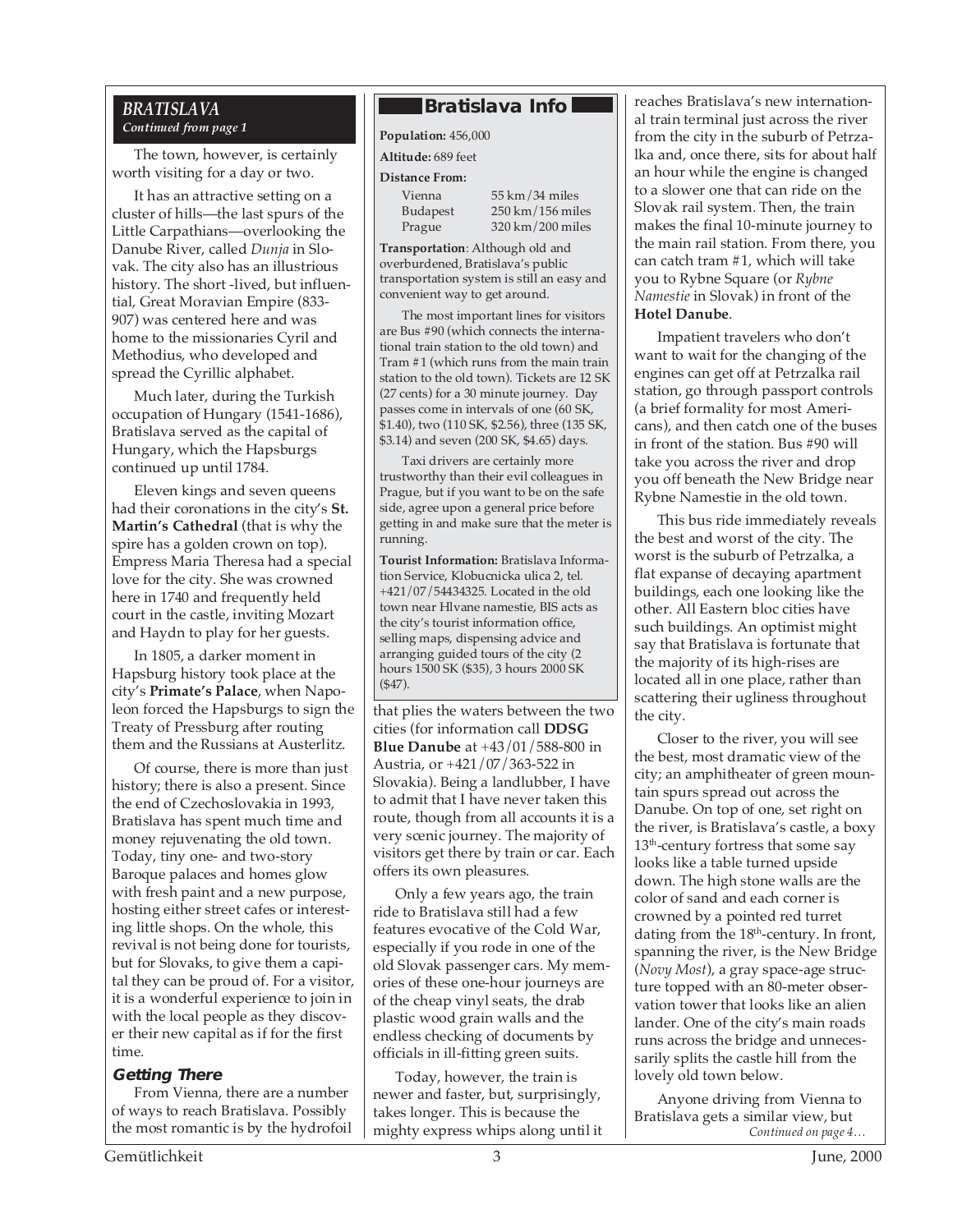#### *BRATISLAVA Continued from page 3*

much sooner than expected. The city is located right on the Austrian border, and because the Austrian side is mostly farmland and small villages, the Slovakian capital seems to suddenly appear out of nowhere.

Currently, Vienna and Bratislava are not connected by a main Autobahn, so travelers can choose from a variety of pleasant routes. Going by way of the Austrian town of Hainburg is interesting because it takes you through this small baroque city with its commanding 16<sup>th</sup>-century defensive walls (which can be slow going at rush hour, as cars have to drive through the impressive tower gate one at a time).

The road via Gattendorf is another good choice, and in some ways the most surprising. The drive is along the relatively flat countryside until just outside of Gattendorf, where the road turns and then begins to rise slightly. Suddenly, far off where the road, framed by trees, meets the horizon, the little red-peaked corners of Bratislava castle pop up from out of nowhere, like some vision of the Holy Grail. Then, slowly, the rest of the city begins to reveal itself. It is a wonderful first impression.

#### **Crossing the Border**

For Americans, the drive across the border is typically problem-free, taking anywhere from 5 to 45 minutes, depending on traffic. The best place to park your car is either in the garage of the Hotel Danube or in one of the lots on *Gorkeho ulica* (*ulica* means street in Slovak) behind the **Slovak National Theater**.

Once in the city, there are a number of cultural attractions such as museums, but they are really secondary to the pleasure of exploring the areas in and around the old town.

Start at Rybne Namestie. If you need strength before starting out, take an immediate break at the coffeehouse **Korso**, which is on the square next to the bridge. Then, cross under the bridge and walk up the

passes some lovely little houses steep hill toward the castle. The road before turning into stairs, and then finally reaches the wide green terraces surrounding **Bratislava Castle**. From here there are sweeping views over the spires of the old town, the wide Danube River and Petrzalka's full panoply of apartment buildings. All three views are stunning in their own way.

Afterwards, walk back to the old town, crossing the road via the small stone pedestrian bridge next to **St. Martin's Cathedral**. Here you can walk along the last remaining stretch of the city's 13<sup>th</sup>-century wall. Unfortunately, what *doesn't* remain is the city's majestic 19<sup>th</sup>-century synagogue and its former Jewish quarter, both of which were torn down in the '60s to make way for the ugly road and bridge.

Behind the cathedral are the winding streets of the city's old town. Since the old quarter is not that big, the best thing to do is wander down any street that seems interesting. It is impossible to get lost and eventually you will wind up passing the most impressive parts. Be sure to walk up Venturska and Michalska ulica toward the small Baroque tower over **St. Michael's Gate**, which you can climb for a closer view of the old town. Venturska and Michalska were the old town's finest streets and home to most of the nobility. Today the area is lined with outdoor café tables and some of the city's better shops.

Probably the most attractive square is **Hlavane namestie**. It hosts a small crafts market throughout the summer, and larger ones during Easter and Christmas. At the top of the square is the lovely tile roof of the **Old Town Hall**.

Walk through the courtyard and out the other side to reach another attractive square, **Primacialne namestie**. The pink building is the **Primatial Palace**, where the Treaty of Pressburg was signed. Next door is the **Bratislava Information Service** (see Tourist Information page 3) and then the recently reopened **Old City**

**Market**. Less dramatic and much smaller than the **Old Pest Market** in Budapest, Bratislava's Old City Market is still worth popping into to scan the few booths selling vegetables and handicrafts. There is also a good bakery, sandwich shop and stand-up creperie. A more extensive open-air market can be found at the corner of Zahradnicka and Mileticova, a 10-minute tram ride away (tram #12).

Back toward the river, and near to the start of our tour, is Hviezdoslavovo namestie. This is the home of the city's main music venues, the **Komorna Opera House**, **Slovak Philharmonic**, and the **Slovak National Theater**. If you only have time for one (and it is worth making time), visit the National Theater. The lovely interior is just as ornate as the exterior, and the program includes opera, ballet, and drama (for example a recent month featured *La Boheme*, *L'Elisir D'Amore*, *Rite of Spring*, *La Traviata*, *Swan Lake*, and *Sheherazade*, just to name a few performances). Tickets run from 600 to 1000 SK (\$14- \$23).

Of course, one of the best ways to pass the time in Bratislava is by eating out or visiting some of the city's craft shops. The best in the old town is **Twigi's** (Klariska ulica), which has an eclectic mix of colorful gifts and handmade items. There are also good shops at the bottom of Hlavne namestie. Another place is Obchodna ulica, the city's main shopping street just outside of the old town. This pedestrian boulevard boasts a number of craft stores, but the best is the complex of shops at Obchodna 64, called **Uluv**. There are two shops at the front; one specializes in textiles, the other sells traditional dolls and handmade pottery. The courtyard behind is lined with more craft shops, some staffed by artisans who show visitors how the various products are made. One makes pottery, another has handloom demonstrations, a third carves wooden toys, and the fourth, my favorite, makes an incredible range of things — from jewelry to kitchen implements— out of wire. Prices are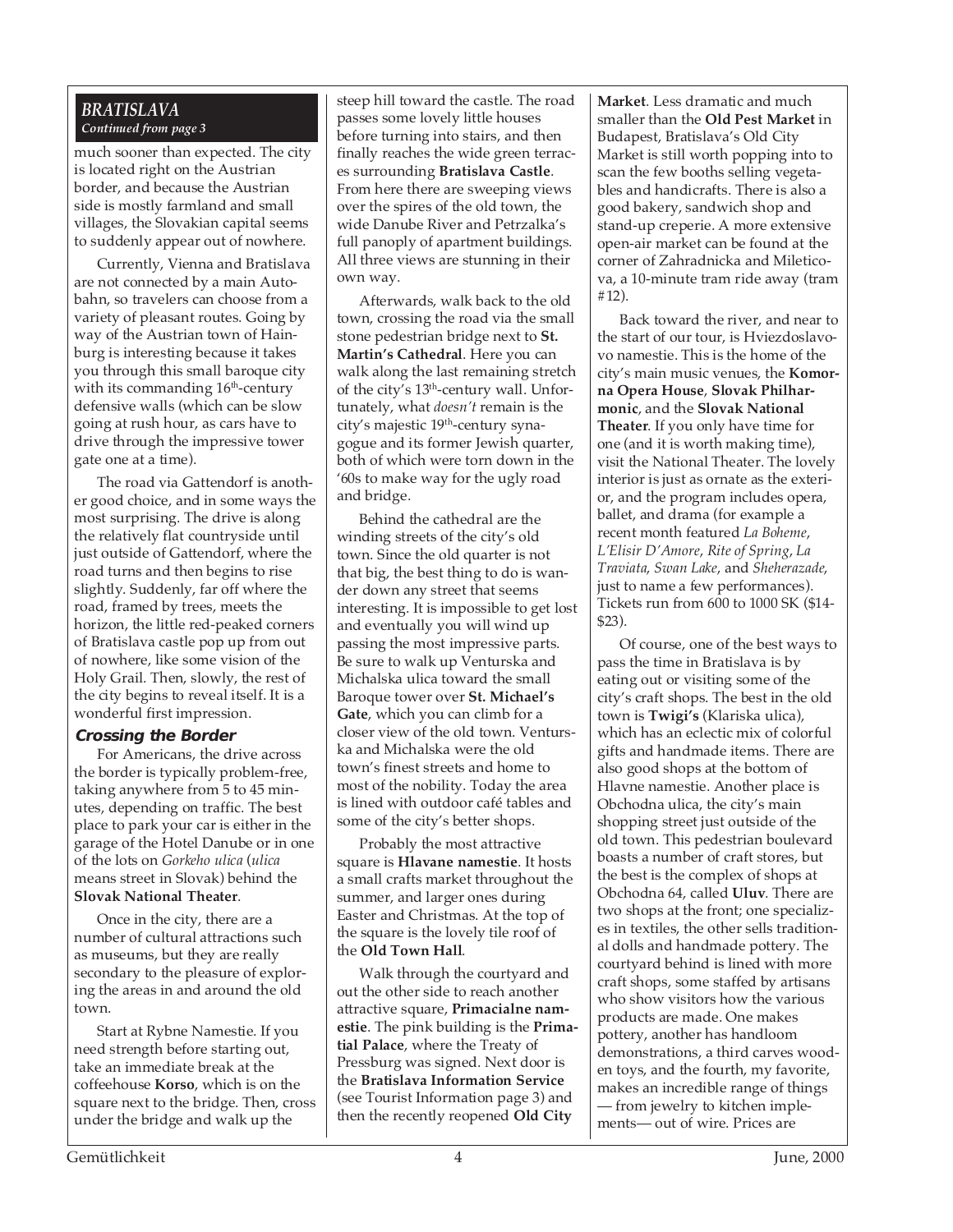#### surprisingly low.

Now, on to the food...

#### **Sustenance**

One of the great pleasures of Bratislava is the wonderful meals available for about half or even a third the price one pays in Vienna. Slovak cuisine is noticeably Central European, and so familiar dishes crop up, such as goulash, *Wiener Schnitzel* and *palachinky*.

Slovaks have wonderful soups. *Kapustnica* is a hearty cabbage soup with smoked pork and paprika. *Fazulova* has beans, vegetables, noodles, and more of the ubiquitous smoked pork. In my opinion, *drzkova polievka* is about the best thing you can do with tripe, besides throw it away. Normally, I do not like tripe, but I once had a bowl of this soup in a stand-up butcher's shop in Bratislava that was unforgettable (in a good way).

Main dishes feature pork, chicken, turkey, beef, and fish (usually carp and trout). From an American point of view, all but the beef are typically good to excellent, especially the pork. Slovaks like to bread and fry just about anything, which is o.k. by me. One typical meal is fried cheese (*vyprazany syr)* with French fries and tartar sauce. It might sound life-threatening, but when served piping hot, it is excellent. An even less healthy dish is a skewer of cheese, mushrooms and bacon, which is of course also breaded, fried and served hot — and is delicious.

Slovaks also like to fold various sautés within a potato pancake, or *palacka*. A friend of mine who lives in Slovakia will eat just about anything served in a *palacka*. The Czech version of this dish is usually served stuffed with sauerkraut and bacon.

The Slovak national dish is *bryndzove halusky*, which is Spätzle, or tiny boiled flour dumplings, served with sheep cheese and crispy bacon fat. (Slovak's cuisine is so meat-oriented that this dish usually can be found in the menu's vegetarian section.) Slovaks are extremely proud of this dish and are certain to ask whether

you have tried it and what you thought. The correct answer, of course, is "Delicious!"

Sweet tooths can be satisfied with a choice of apple strudel or crepes (*palacinky*) served either with marmalade or whipped cream and chocolate sauce.

The most traditional way of serving coffee (*kava*) in Slovakia is Turkish style. In other words, hot water is poured over a small cup containing a spoonful of grounds. Espresso and cappuccino go by the same names in Slovak. A *viedenska kava* is an espresso bearing a heavy load of whipped cream — much to the chagrin of the Viennese, who prefer steamed milk.

Slovakia imports some of the Czech Republic's best beers and produce some good ones of their own. Two of the best are **Zlatny Bazant** (Golden Pheasant) and **Stein** (despite the German name, it's made in Bratislava).

Prasna Basta



in the city. Appetizers include Armenian salad (shredded carrots with garlic, 44 Sk, \$1), smoked tongue with horseradish (65 SK, \$1.50) and smoked trout (85 SK, \$1.90). The onion soup (*prasnacibalacka*, 25 SK—56 cents!) is delicious.

A friend of mine insisted I mention the restaurant's chicken Dijon and the vaguely spicy chicken Jose as good picks, though I prefer the steak Montenegro (actually a pork chop fried in potato dough) and of course the fried cheese with tarter sauce. Eat either in the small round restaurant (its name means "Dusty Bastion") or in the lovely garden courtyard in back. The service is slow but friendly. The only drawback is that the beer here is served in bottles.

Prasna Basta, Zamocnicka 11, tel +421/07/54 43 49 57, open daily 11:00 am-11:00 pm

#### Modra gula

High atop a glass skyscraper, with lovely views of the castle and parliament, Modra gula is an atmospheric choice for an outdoor evening dinner in the summertime. Beautiful sunsets free of charge. This upscale restaurant has an extensive menu that includes fish and wild game dishes. The salmon is particularly good. Sharp, formal service from waiters dressed in white shirts and black bow-ties.

Modra gula, Suche Myto 6, tel +421/ 07/58 50 40 07, open Mon-Fri 11am am-11:00 pm; Sat-Sun Noon-11pm

#### Uluv

Located in a courtyard filled with arts and crafts shops (see page 4), Uluv is part of a government project to promote local handicrafts. The cellar is all whitewash and unvarnished wood, while tables in the courtyard take advantage of the warm summer weather. The bean soup is quite good, but the cabbage soup only mediocre (for some reason only grimy bars and stand-up cafeterias can make this dish properly).

For a real Slovak treat, try the mixed dumpling plate (*haluskova mista*), which has dumplings dressed in an assortment of sauces, such as bacon, sour cream, cabbage and cheese for only 95 SK (\$2.20). The stuffed chicken is also good (120 SK, \$2.80). Zlatny Bazant on tap.

Uluv, Obchodna 64, tel +421/07/52 73 13 51, open daily except Sunday 11am-11pm

#### Klub F

This tiny cellar restaurant in the old town has a small menu, but a big heart. The vaulted brick ceilings are attractive and the menu features more vegetables and greens than most Slovak restaurants. The service is particularly friendly and efficient.

Klub F, Venturksa 18, tel +421/07/54 43 03 60, open Mon-Sat 10:30 am-9pm

#### Korso

My favorite coffeehouse in town, Korso has an attractive traditional interior and a large cobblestone plaza out front. Proper coffee and a filling breakfast make this a good start to the day. Later, pastries appear for a refreshing midday snack. Korso also

*Continued on page 6…*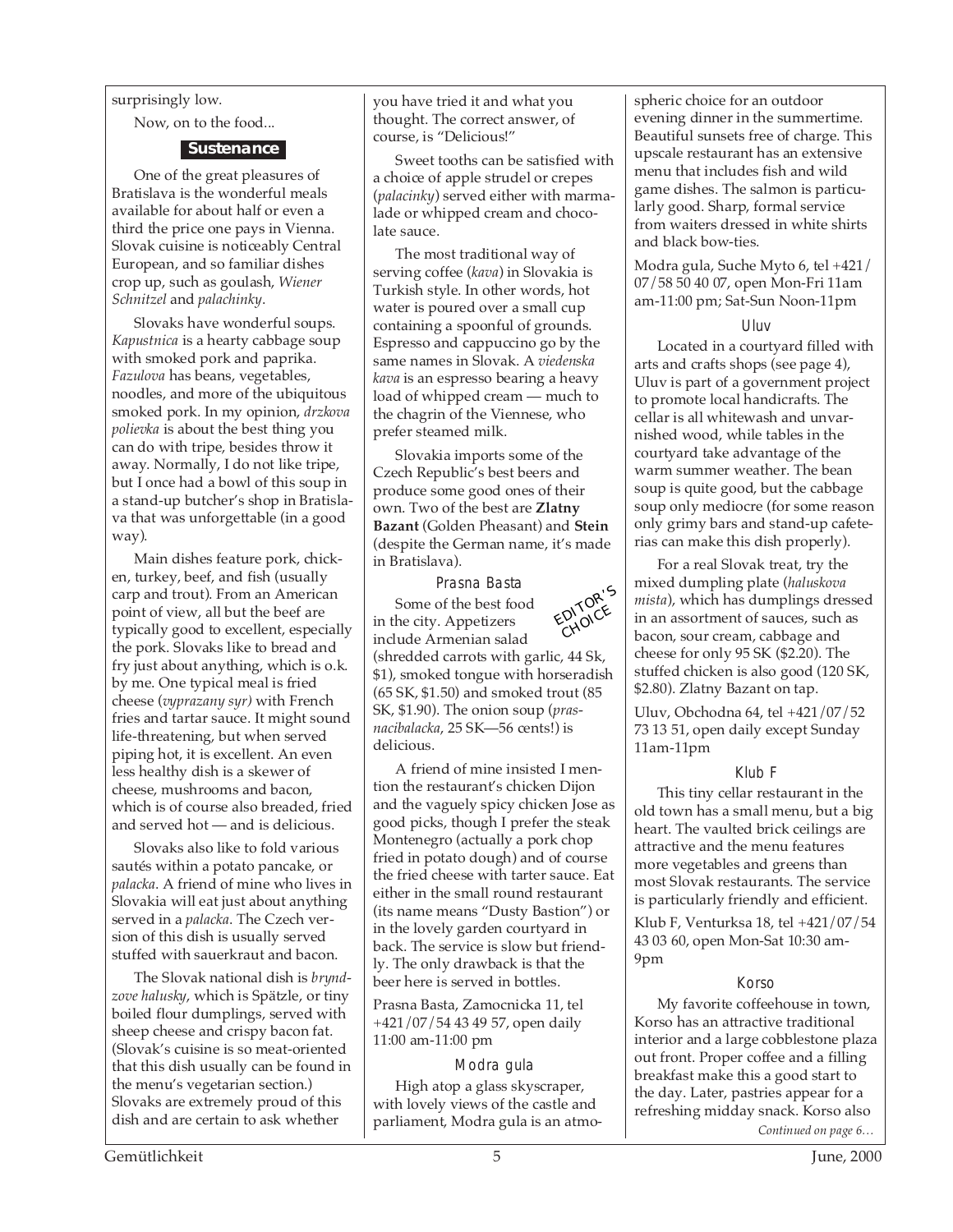#### *BRATISLAVA Continued from page 5*

offers a full menu, but I can only vouch for the cabbage soup, which is surprisingly good, considering that Korso is neither a grimy bar nor a stand up cafeteria.

Hviezdoslavovo namestie 11, tel +421/07/54434974, café 8am-midnight daily

#### **Accommodations**

The range of accommodations is not one of the high points of Bratislava. At present, the city does not really have any hotels that are worth remembering, and quite a few would best be forgotten. None are particularly Slovakian or "Bratislavan," but the following three hotels should ensure a pleasant stay.

#### Hotel Devin

The Devin looks out at the swift flowing Dunja (Danube) over a busy boulevard. The revitalized 1950s-era building contains the best large hotel in the city. The lobby and lounge look like an elegant boardroom (this is meant as a complement), with polished paneled walls, leather sofas, Persian rugs stretching across limestone floors, and crystal chandeliers dangling overhead. EDITOR'<sup>S</sup> CHOICE

Standard rooms are smallish, but nicely decorated with built-in wood furniture and bright colors. The tiny baths have cut-away tubs so doors can be opened. The best rooms are on the fifth floor and come with a large terrace at no extra charge. Triple-glazed windows keep the rooms quiet (there is a noisy street out front), and the higher you are the better the view.

Management and staff extremely personable.

**Daily Rates:** Single with shower 4100 SK (\$95), single with bath 4900 SK (\$114), single in double 5100 SK (\$119), double 5900 SK (\$137), suites 8600-10600 SK (\$200-\$246).

**Contact:** Hotel Devin, Riecna 4, tel +421/07/54 43 36 40, fax 54 43 06 82. **Rating: QUALITY 13/20 VALUE 9/10** 

#### Hotel Perugia

Located on a narrow side street just off the old town square, this charming 14-room hotel offers modern facilities and an attentive familyowned atmosphere.

The first impression is delightful: flower boxes bursting with geraniums line the windows of the pretty pink facade, while in front cluster café tables shaded by wide red umbrellas.

The interior is simple, well maintained and contemporary, while the staff is positively friendly. The best rooms are on the first floor with terraces.

The name, by the way, comes from Bratislava's sister city in Umbria.

**Daily Rates:** Single with Shower only 4280 SK (\$100), single with terrace 4880 SK (\$113), doubles with terrace 5080 SK (\$118), suites 5660 SK (\$132). Weekend discount of 20%. **Contact:** Hotel Perugia, Zelena ulica 5, tel. +421/07/54 43 18 18, fax 54 43 18 21.

#### **Rating:** QUALITY 12/20 VALUE 10/20

#### Botel Gracia

Boat hotels are never high on my list of places to stay. Typically, they offer cramped, low-grade lodgings with a twist—the twist being that the boat leans to one side.

The Botel Gracia has many of the typical "botel" features — the lowgrade rooms and the twist — but its quality of service, spacious rooms and central location just in front of the Devin help elevate it above the usual hotel-on-the-water. Moreover, the Gracia was recently renovated, so the paint is fresh, linens crisp, and the carpets are colorful and clean.

The hotel also has a bar on its large covered deck with nice views of the river and the space-age New Bridge. The best rooms do *not* face the highway.

**Daily Rates:** Single 1750 (\$40), double 2400 (\$56).

**Contact:** Botel Gracia, Razusovo nabrezie, tel +421/07/54 43 21 32, fax 54 43 21 31. **Rating:** QUALITY 5/20 VALUE 10/20

#### *GRANDHOTEL GIESSBACH Continued from page 1*

Frankly, view is not that important. This is a Victorian building and the windows do not invite sitting and gazing and there are no balconies.

Under \$100 for a night at this stately old *grand dame* is one of the better bargains around. Built in 1870, the hotel sat unused for many years then reopened in 1987 after a massive and costly four-year restoration financed by a wealthy foundation called "Giessbach to the Swiss People." The high-ceilinged public rooms are adorned with donated antiques, statuary, fine art, gold and crystal chandeliers, and *trompe l'oeil*. In the style of all the great hotels built at this time, staircases and corridors are wide and graceful.

Décor and furnishings in the guest-chambers also reflect the period but are equipped with the modern appliances of a 21<sup>st</sup> century four-star hotel.

In the winter, the waterfall is a big chunk of ice, so the hotel is open only from late April to late October. Thus employee turnover is fairly high and for a kitchen that strives for excellence this is a particular problem. Our meals at the Giessbach reflected that difficulty. In fairness, it was very early in the season and the hotel had been open only a few days.

Service and table settings were quite formal, though the uniform of the day for diners was fairly relaxed; mostly open necked shirts for men and a few women in slacks.

When your meal begins with one of those tiny "gift of the house" courses, you can be assured you're in a restaurant that takes itself seriously — and that the menu will be priced accordingly.

While the food was acceptable it did not measure up to the prices; our four main dishes ranged from 36 Sfr. (\$22) for traditional *Geschnetzeltes mit Rösti* (chopped veal sauteed in a cream sauce with fried potatoes) to 43 Sfr. (\$27) for *Lammkoteletten* (lamb chops).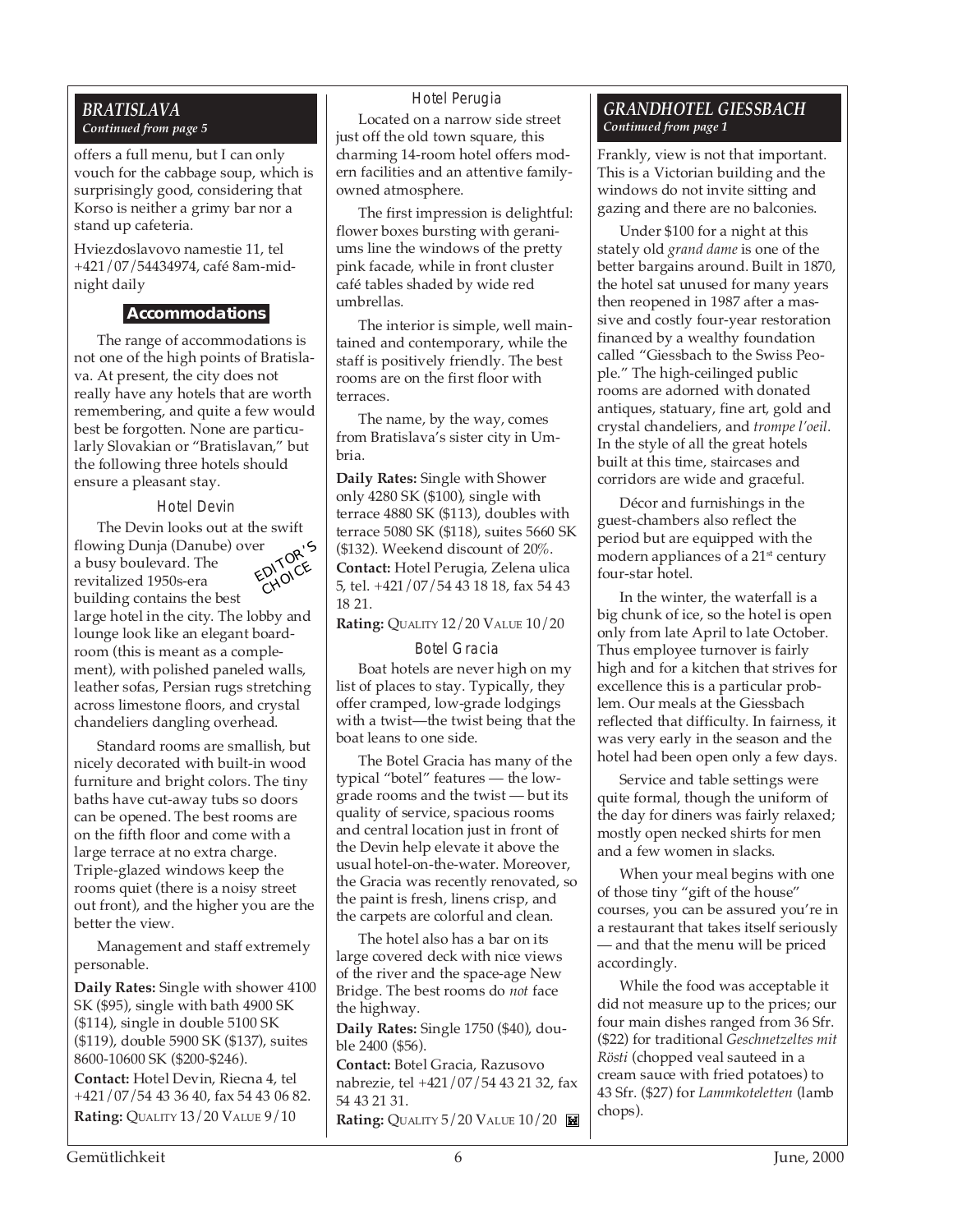Such dishes are found in the simplest Swiss country restaurants where they are better prepared at about half to two-thirds the price.

Service was friendly but a little ham-handed; the hostess who cleared our table scraped leftovers from one plate to another, a job best done in the scullery, not at the table.

Dinner for four without beverages was 231 Sfr. (\$143). A bottle of Valasian red wine cost 54 Sfr. (\$33).

Too bad the restaurant is not as good as the rest of the hotel

**Daily Rates:** Singles 140 to 170 Sfr. (\$86-\$105), doubles 160 to 340 Sfr. (\$99-\$210), suites 400 to 450 Sfr. (\$247-\$278)

**Contact:** Grandhotel Giessbach, Ch-3855 Brienz, tel. +41/033/952 2525, fax 952 2530, email grandhotel@giessbach.ch, web www.giessbach.ch **Rating:** QUALITY 16/20 VALUE 16/20

#### **Things to Do**

Grandhotel Giessbach is accessible to both auto and rail travelers (the hotel will pick you up at the Brienz rail station). The guest with a rail pass will find it convenient and enjoyable to start excursions from the hotel via lake steamer. The dock can be reached by funicular or by downhill trail in about 10 minutes.

Boats call at Giessbach several times each day and make stops at several villages and towns including Brienz, Iseltwald and Interlaken. At Interlaken passengers can change to boats that sail the Thunersee and service such towns as Thun and Spiez.

From the Brienz boat dock it is only a short walk to the rail station where, by rack-railway, you can take the approximately three-hour round trip to the **Brienzer Rothorn** at just under 8,000 feet.

Or you might, as we recently did, combine the two modes of transport; steamer and train. Take the boat to Brienz and Interlaken, stopping at each to explore, and at the end return by rail from Interlaken's east station. Those with more time can ride the

boat to Interlaken and then take the train to Bern, the capital city, returning in the late afternoon. The last boat from Interlaken to Giessbach departs at 4:30pm. Trains run from Interlaken to Brienz frequently but from there your choices are a long walk, a taxi or phone for the hotel's van.

Auto travelers will find they are 15-minutes from **Ballenberg Open-Air Museum** and easy day trips from Giessbach are also possible to Bern, Thun, Spiez, and even Grindelwald with its view of the Eiger.



■ **"Heidi's Switzerland" is a new independent, unescorted rail/hotel package** that includes six days second-class rail travel (including airport transfers), five nights at threestar hotels in Bad Ragaz, Davos, St. Moritz, Lugano and Zürich. The first night is spent in Bad Ragaz, near Heidi's village of Maienfeld.

The package, which is \$470 per person, double occupancy, combines visiting the site of Heidi's story with travel in eastern and southern Switzerland.

Upgrades to first-class rail for \$33 and to four-star hotel accommodations for \$16. For a single room, add \$27 per night.

In addition, purchasers of "Heidi's Switzerland" will receive a 50% discount on the Swiss Travel System for excursions to mountaintops, on lake steamers, buses and trains. Book at 800-521-6722.

■ Get \$200 off on a future flight. **LTU International Airways** has announced an incentive offer to LTU First Comfort and First Comfort Sleeper passengers. Travelers flying to Germany from Miami or Ft. Myers are eligible for \$200 off a future LTU flight. LTU's First Comfort service to Germany from Florida is priced at under \$2000 roundtrip and includes leather seats with extendable footrests, five-course dinners, priority

check-in and baggage handling, and access to a VIP lounge prior to departure.

First Comfort Sleeper service from Miami and Ft. Myers is \$2556 and features an electronically adjustable seat, which converts to a bed.

Passengers traveling First Comfort between May 8 and November 15, 2000, will receive a \$200-off voucher for a future flight valid through December 31, 2001.

LTU has also announced connections and fares to Zürich from Anchorage, Ft. Myers, Miami, Orlando and Toronto via its Düsseldorf hub. The Düsseldorf-Zürich flights are operated by **Swissair** and **Crossair**. Check their website (www.ltu.com) for fares and schedules or phone at 800-888-0200.

■ **KD River Cruises of Europe has added "Exclusiv" service** to its two Elbe itineraries, both sailing between Prague and Magdeburg through October, 2000. This enhanced service includes a choice of menus, complimentary wine, beer and soda with meals, free bicycle use, a "gala" dinner, fresh fruit available all day and midnight snacks. Prices range from \$960 to \$1,340 per person for the five-night Prague-to-Magdeburg cruises and \$1,150 to \$,1,610 for the six-night sailing in the opposite direction. Contact KD at 800-346- 6525 from the eastern U.S. and at 800-858-8587 from the west, including Texas, Alaska and Hawaii. Website: www.rivercruises.com.

■ **The Deutsche Bahn has unveiled the fastest German train yet,** the 300 kilometers per hour (186 mph) ICE-3 (InterCity Express). The train went into service in late May on the Berlin-Hanover route. However, it can only achieve top speed on a specially designed stretch of rail between Frankfurt and Cologne which won't be ready until 2002.

The new ICE-3 has no separate locomotive. The drive mechanism is located in the undercarriage, near an axle of each car, which allows higher speed and faster acceleration. DB has ordered 50 of the new trains.M